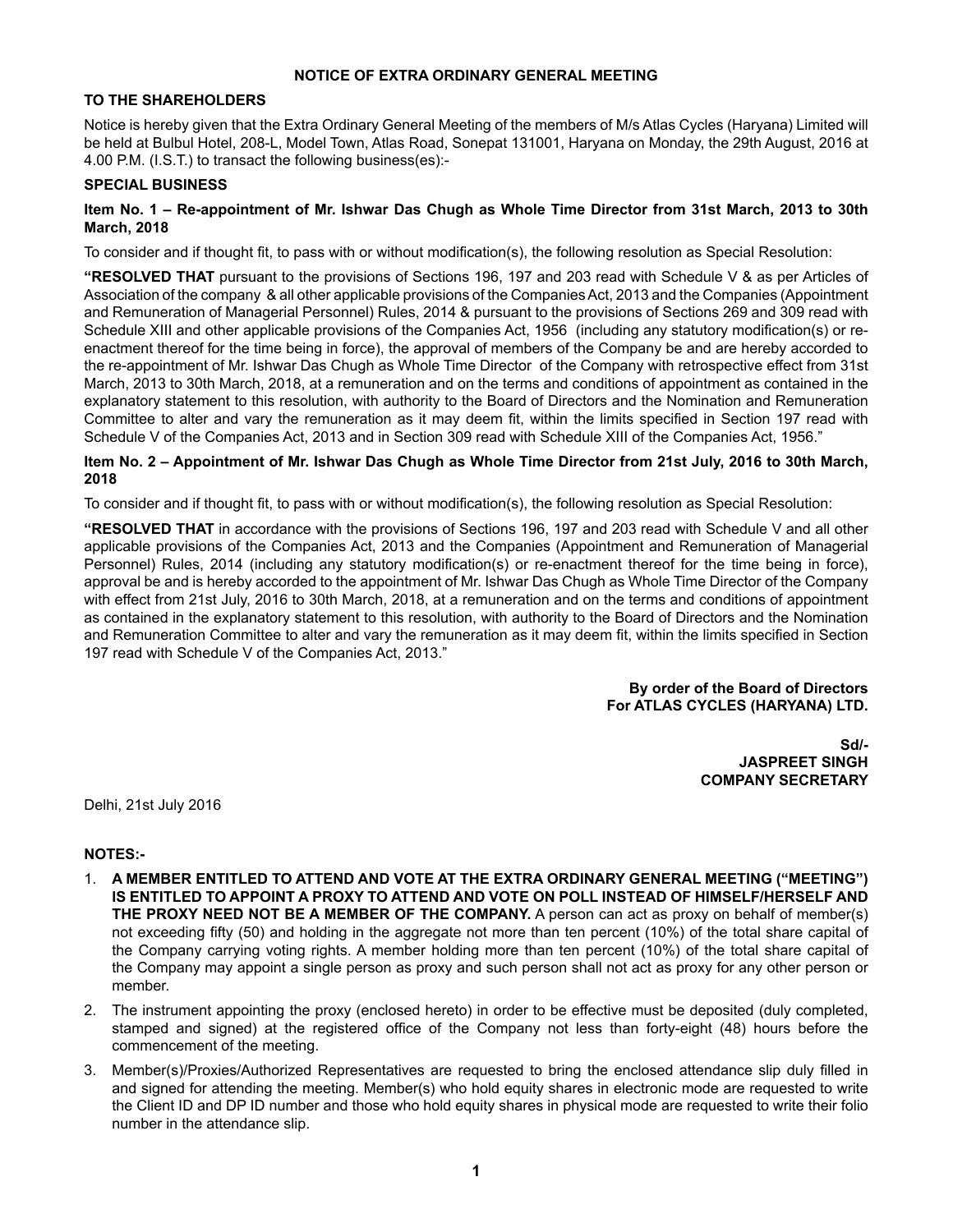- 4. Corporate Members intending to send their authorized representative(s) to attend the meeting are requested to send a certified copy of the board resolution authorizing their representative to attend and vote on their behalf at the meeting.
- 5. In case of joint holders, only such joint holder who is named first in the order of names will be entitled to vote.
- 6. Explanatory Statement as required under Section 102 of the Companies Act, 2013, in respect of special business(es) is annexed hereto. The relevant details of Directors proposed to be appointed / reappointed, as required under Regulation 36(3) of Securities and Exchange Board of India (Listing Obligations and Disclosure Requirements) Regulations, 2015 are also annexed herewith.
- 7. The Register of Members and Share Transfer Books of the Company shall remain closed from Thursday, 25th August 2016 to Monday, 29th August 2016 (both days inclusive.)
- 8. The voting rights of member(s) shall be in proportion to their shares in the paid up equity share capital of the Company as on the cut-off date i.e. Monday 22nd August 2016. A person whose name is recorded in the register of members or in the register of beneficial owners maintained by the depositories as on the cut-off date i.e. Monday 22nd August 2016 only shall be entitled to avail the facility of remote e-voting / Poll. A person who is not a Member as on the cut off date should treat this Notice for information purposes only.
- 9. Notice of the Meeting is being sent by electronic mode to those member(s) whose e-mail IDs are registered with the Company/Depository Participant(s) unless any member has requested for physical copy of the same. For member(s) who have not registered their e-mail IDs, physical copy of the Notice of the Meeting is being sent in the permitted mode.
- 10. Member(s) may also note that the Notice of the Meeting will also be available on the Company's website www. atlasbicyles.com for their download.
- 11. Members may get any change in their address/ their mandates registered with the Company before 24th August 2016.
- 12. In Compliance with the provisions of Section 108 of the Companies Act, 2013 read with Rule 20 of Companies (Management and Administration) Rules, 2014, the Company is pleased to offer e-Voting facility as an alternative mode of voting which will enable the Members to cast their votes electronically. Necessary arrangements have been made by the Company with National Securities Depository Limited (NSDL) to facilitate e-voting. E-voting is optional and members shall have the option to vote either through e-voting or in person at the general meeting.

The procedure and instructions for e-voting as given in the Notice of the Extra Ordinary General Meeting are as follows:

- a. The e-voting period begins at 9:00 hours on Friday, 26th August, 2016 and ends at 17:00 hours on Sunday, 28th August, 2016. After the expiry of said period, the facility shall forthwith be blocked.
- **I. In case of Members receiving e-mail from NSDL (For those members whose e-mail addresses are registered with Company/Depositories):**
	- a. Open e-mail and open PDF file viz."ACL-remote e-Voting.pdf" with your client ID or Folio No. as password containing your user ID and password for remote e-voting. Please note that the password is an initial password.
	- b. Launch internet browser by typing the following URL: https://www.evoting.nsdl.com/.
	- c. Click on Shareholder-Login.
	- d. Put user ID and password as initial password noted in step (i) above. Click Login.
	- e. Password change menu appears. Change the password with new password of your choice with minimum 8 digits/characters or combination thereof. Note new password. It is strongly recommended not to share your password with any other person and take utmost care to keep your password confidential.
	- f. Home page of remote e-voting opens. Click on remote e-voting: Active Voting Cycles.
	- g. Select "EVEN" of **"Atlas Cycles (Haryana) Limited"**.
	- h. Now you are ready for remote e-voting as Cast Vote page opens.
	- i. Cast your vote by selecting appropriate option and click on "Submit" and also "Confirm" when prompted.
	- j. Upon confirmation, the message "Vote cast successfully" will be displayed.
	- k. Once you have voted on the resolution, you will not be allowed to modify your vote.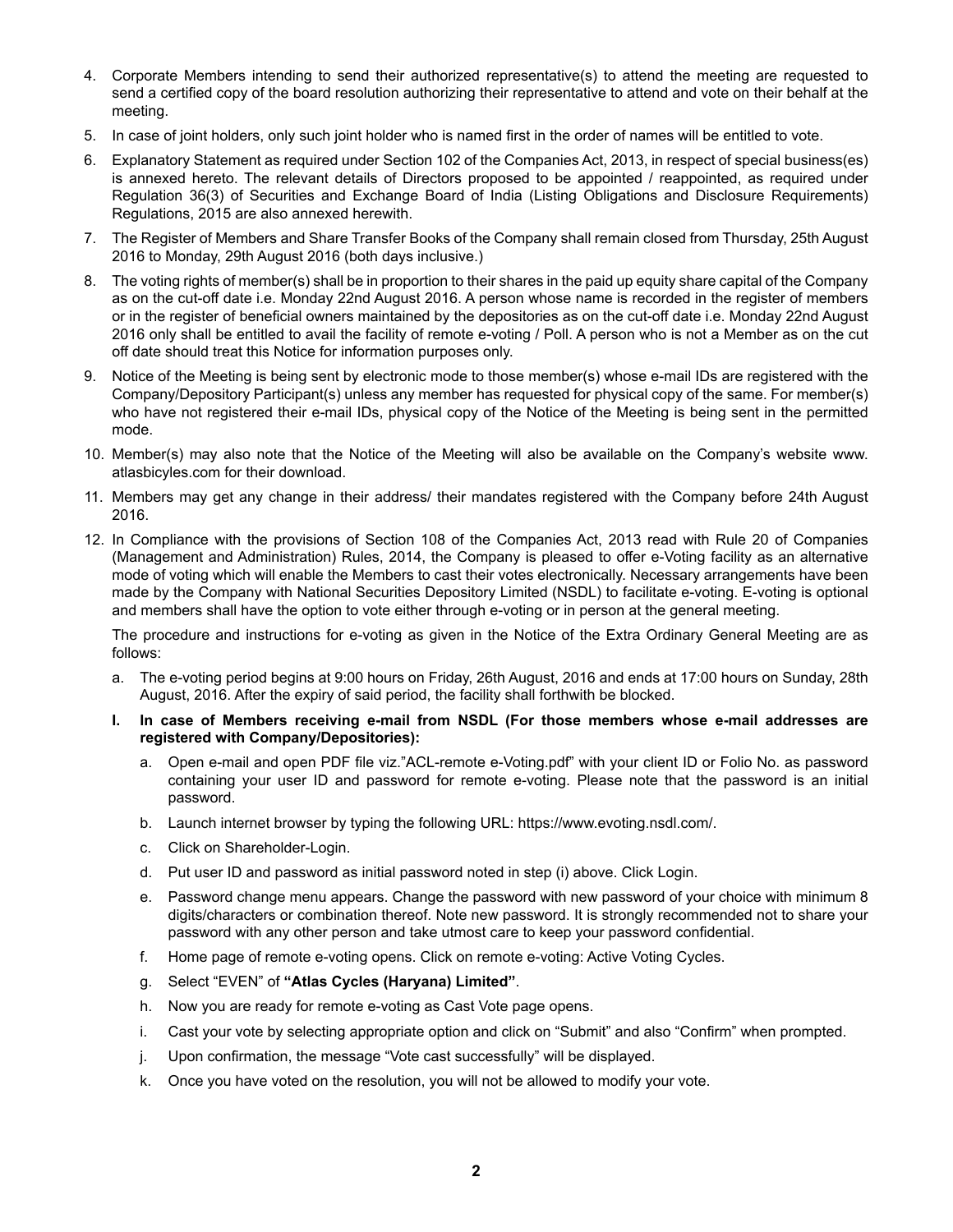- l. Institutional shareholders (i.e. other than individuals, HUF, NRI etc.) are required to send scanned copy (PDF/JPG Format) of the relevant Board Resolution/ Authority letter etc. together with attested specimen signature of the duly authorized signatory(ies) who are authorized to vote, to the Scrutinizer through e-mail to dineshnangru@gmail.com with a copy marked to evoting@nsdl.co.in.
- **II. In case of Members receiving Physical copy of Notice of Extra Ordinary General Meeting (for members whose email IDs are not registered with the Company/Depository Participants(s) or requesting physical copy)**
	- a. Initial password is provided in the box overleaf.
	- b. Please follow all steps from Sl. No. (b) to Sl. No. (l) above, to cast vote.
- A. In case of any queries, you may refer the Frequently Asked Questions (FAQs) for Members and remote e-voting user manual for Members available at the downloads section of www.evoting.nsdl.com or call on toll free no.: 1800-222-990.
- B. If you are already registered with NSDL for remote e-voting then you can use your existing user ID and password/ PIN for casting your vote.
- C. You can also update your mobile number and e-mail id in the user profile details of the folio which may be used for sending future communication(s).
- D. The voting rights of members shall be in proportion to their shares of the paid up equity share capital of the Company as on the cut-off date of 22nd August, 2016.
- E. Any person, who acquires shares and becomes member of the Company after dispatch of the notice and holding shares as of the cut-off date i.e. 22nd August, 2016, may also obtain the login ID and password by sending a request at evoting@nsdl.co.in or RTA, MAS Services Limited. However, if you are already registered with NSDL for remote e-voting then you can use your existing user ID and password for casting your vote. If you forgot your password, you can reset your password by using "Forgot User Details/Password" option available on www. evoting.nsdl.com or contact NSDL at the following toll free no.: 1800-222-990.
- F. A member may participate in the EGM even after exercising his right to vote through remote e-voting but shall not be allowed to vote again at the EGM.
- G. A person, whose name is recorded in the register of members or in the register of beneficial owners maintained by the depositories as on the cut-off date only shall be entitled to avail the facility of remote e-voting as well as voting at the EGM through ballot paper.
- H. Mr. Dinesh Nangru, Chartered Accountant (Membership No. 094779), Partner, M/s Dinesh Nangru & Co., Chartered Accountants having address Chamber No. 301, Street No. 12, 1117, Naiwala, Karol Bagh, New Delhi-110005 has been appointed as the Scrutinizer for providing facility to the members of the Company to scrutinize the voting and remote e-voting process in a fair and transparent manner.
- I. **For members who do not cast votes using e-voting facility,** The Chairman shall, at the EGM, at the end of discussion on the resolutions on which voting is to be held, allow voting with the assistance of scrutinizer, by use of "Ballot Paper" for all those members who are present at the EGM but have not cast their votes by availing the remote e-voting facility. Members are provided with Ballot Papers along with this Notice of EGM. Ballot Paper contain instructions for filling the Ballot Paper. Duly filled in Ballot Paper, properly marked for cast of vote and signed is required to be dropped in the Ballot Box as will be provided at the venue of EGM to complete the process of casting of vote via ballot paper procedure.
- J. The Scrutinizer shall after the conclusion of voting at the EGM, will count the votes cast at the meeting and will unblock the votes cast through remote e-voting in the presence of at least two witnesses not in the employment of the Company and shall make, not later than three days of the conclusion of the EGM, a consolidated scrutinizer's report of the total votes cast in favour or against, if any, to the Chairman or a person authorized by him in writing, who shall countersign the same and declare the result of the voting within two days.
- K. The Results declared alongwith the report of the Scrutinizer shall be placed on the website of the Company www. atlasbicycles.com and on the website of NSDL immediately after the declaration of result by the Chairman or a person authorized by him in writing and communicated to the BSE Limited and National Stock Exchange of India Limited.

In case of any queries or issues regarding e-voting, members may contact to Mr. Sharwan Mangla (General Manager), Mas Services Limited, RTA at T – 34, 2nd Floor, Okhla Industrial Area, Phase – II, New Delhi – 110020, Tel.: 011-26387281/82/83, Email : info@masserv.com to address the grievances connected with the electronic voting.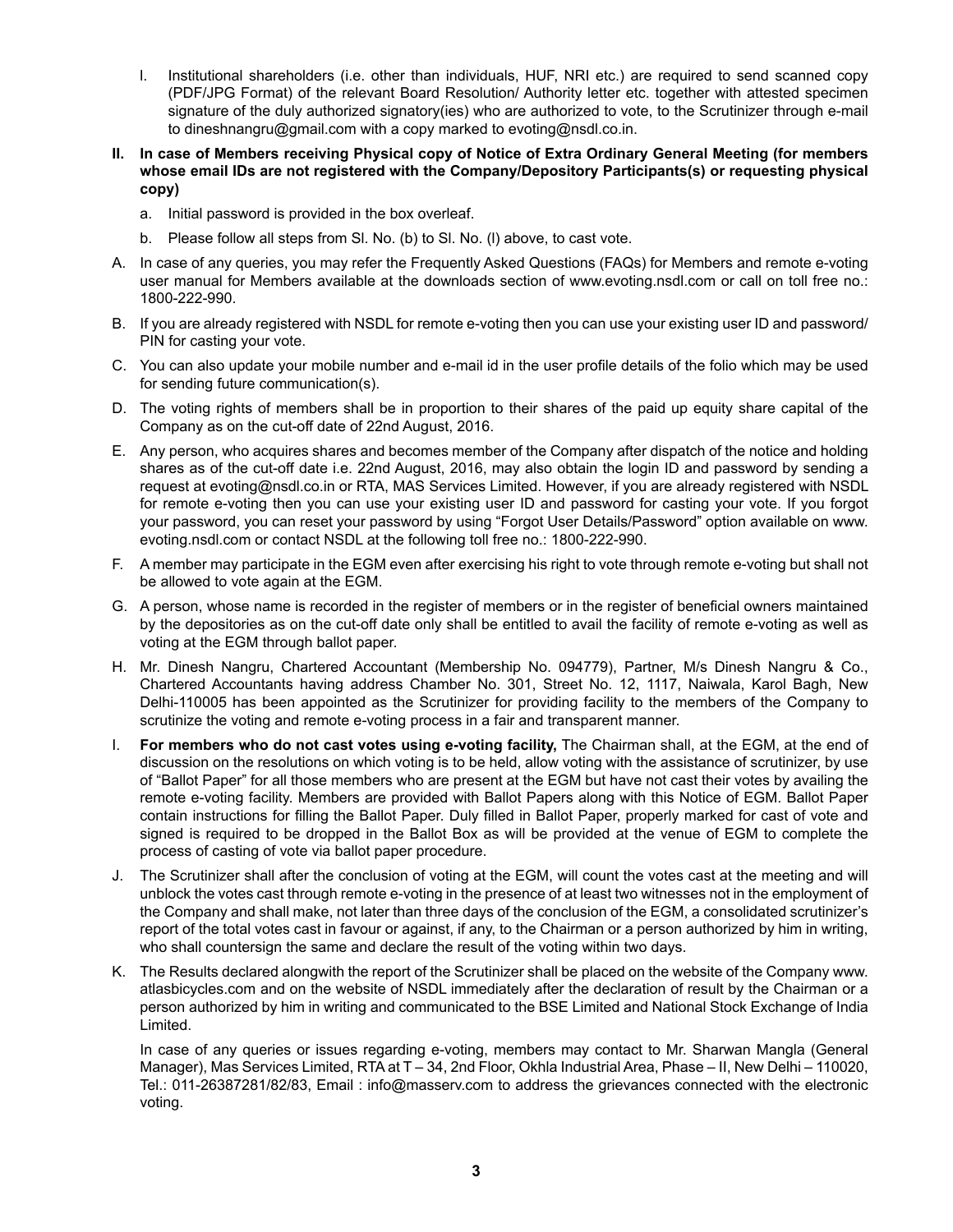- L. In case of any queries or issues in general, members may contact to Mr. Jaspreet Singh, Company Secretary at Atlas Cycles (Haryana) Limited, Industrial Area, Atlas Road, Sonepat 131001, Haryana, Tel.: 0130-2200001/02/03, E-mail : companylaw@atlascyclesonepat.com.
- 13. Route Map of Venue of EGM :



- 14. Member may note that No gifts, gift coupons, or cash in lieu of gifts shall be distributed to Members at or in connection with the Meeting.
- 15. At the ensuing Extra Ordinary General Meeting Mr. Ishwar Das Chugh (DIN: 00073257) is being re-appointed / appointed as Whole Time Director in the Company.

**By order of the Board of Directors For ATLAS CYCLES (HARYANA) LTD.**

> **Sd/- JASPREET SINGH COMPANY SECRETARY**

Delhi: the 21st July 2016

### **EXPLANATORY STATEMENT**

As required by Section 102 of the Companies Act, 2013 (the Act), the following Explanatory Statement sets out all material facts relating to the special business mentioned under Item Nos. 1 to 2 of the accompanying Notice dated 21st July 2016

### **AGENDA ITEM NO. 1 to 2**

An objection has been raised by a shareholder of the Company Mr. Sanjay Dhawan, holding 500 equity shares of the Company that re-appointment of Mr. Ishwar Das Chugh as Whole Time Director of the Company in the Annual General Meeting of the Company held on 30th September 2013 was invalid as Mr. Ishwar Das Chugh had crossed his age of 70 years and instead of passing an Ordinary Resolution, a Special Resolution was required to be passed as per Schedule XIII of the Companies Act, 1956. Although the resolution was passed with unanimous votes in favour of re-appointment of Mr. Ishwar Das Chugh as Whole Time Director of the Company, but inadvertently it was passed as Ordinary Resolution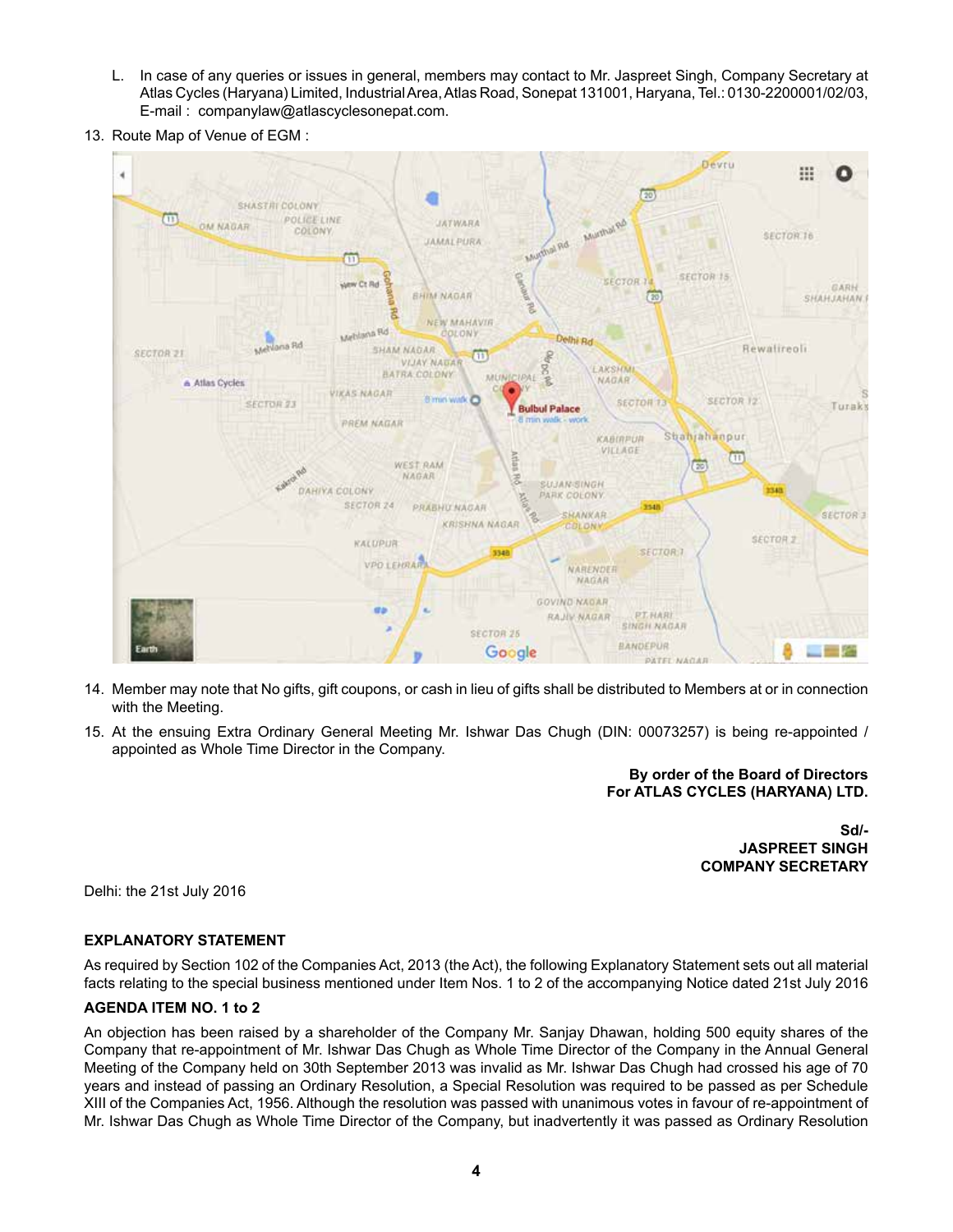instead of Special Resolution. The Company has decided to approach the Central Government for grant of approval and as a precautionary measure the Company has approached its shareholders for passing a Special resolution for reappointment of Mr. Ishwar Das Chugh as Whole Time Director with retrospective effect from 31st March 2013 till 30th March 2018 and also for appointment of Mr. Ishwar Das Chugh as Whole Time Director from present date of Board Meeting i.e. 21st July 2016 in which Mr. Ishwar Das Chugh is appointed as Whole Time Director of the Company subject to approval of the Shareholders of the Company via special resolution for the remaining tenure of his appointment till 30th March 2018.

The copy of Petition filed by Mr. Sanjay Dhawan in the Sonepat Civil Court is available for inspection by Members of the Company at the Registered Office of the Company during business hours from 2 PM to 4 PM on working days and will also be made available for inspection at the venue of the Extra-Ordinary General Meeting.

You may kindly observe that Mr. Ishwar Das Chugh is serving the Company with integrity, diligence and honesty from past 38 years and is being re-appointed as Whole Time Director of the Company for a period of 5 years each from past 28 years.

The remuneration drawn by Mr. Ishwar Das Chugh is approved by Nomination and Remuneration Committee of the Company and is within the limits prescribed by Schedule XIII of the erstwhile Companies Act, 1956 and now Schedule V of Companies Act, 2013.

At the board meetings held on 28th March 2013 and 21st July 2016 the Board of Directors approved the appointment of Mr. I.D. Chugh, as Whole Time Director for a period till 30th March 2018 on revised terms as set out below; approval of the members is requested to the same.

1. PERIOD :- 31st March 2013 to 30th March, 2018 /

21st July, 2016 to 30th March, 2018.

2. REMUNERATION:-

SALARY: Between Rs. 86,177/- and Rs. 1,20,000/- per month as may be decided by the Board from time to time inclusive of D.A. and other allowance and payments, if any.

COMMISSION:- At the rate of 0.5% of annual net profits of the Company computed in accordance with the provisions of the Companies Act, 1956 / Companies Act, 2013 subject to the such limits as may be placed by the Board on the quantum of such commission from time to time whichever is less.

MEDICAL EXPENSES: Expenses incurred for self and family, as per Company's rules subject to such ceiling as may be decided by the Board from time to time but not exceeding, in any case, one month salary per year or three months salary in a periods of three years.

LEAVE TRAVEL CONCESSION:- For self and family once in a year in accordance with the rules of the Company.

PROVIDENT FUND: As per rules of the Company, but not exceeding 12.33% of the Salary.

SUPERANNUATION: As per rules of the Company provided, however, that Company's contribution to such fund shall not together with Company's contribution to provident fund exceed 25% of the Company.

GRATUITY: As per the payment of Gratuity Act, 1972.

TELEPHONE: Reimbursement of the actual expenses incurred on telephone at his residence for the business of the Company, personal long distance call charges will be borne by Mr. Ishwar Das Chugh.

CAR: Expenses on use of car on Company's business will be reimbursed to Mr. Ishwar Das Chugh, subject to ceiling to be decided by the Board from time to time.

CLUB FEES:- Annual Membership fee of Rotary Club, Ghaziabad.

MIMIMUM REMUERATION:- In the case of absence or inadequacy of profits in any year, the minimum remuneration payable to Mr. Ishwar Das Chugh, shall be restricted as per Schedule XIII of the Companies Act, 1956 / Schedule V of the Companies Act, 2013 as amended.

OTHER CONDITIONS:-

- (i) The terms and conditions of the said appointment may be altered and varied from time to time by the Board, as it may deem fit as not to exceed the limits specified in Schedule XIII of the Companies Act, 1956 / Schedule V of the Companies Act, 2013 or any amendments made thereafter in that regard.
- (ii) Mr. Ishwar Das Chugh's employment may be terminated by either party giving a notice.
- (iii) Mr. Ishwar Das Chugh is re-appointed / appointed as whole time director of the Company by virtue of his employment in the Company and if at any time he ceases to be in the employment of the Company, for any reason whatsoever, he ceases to be a director of the Company.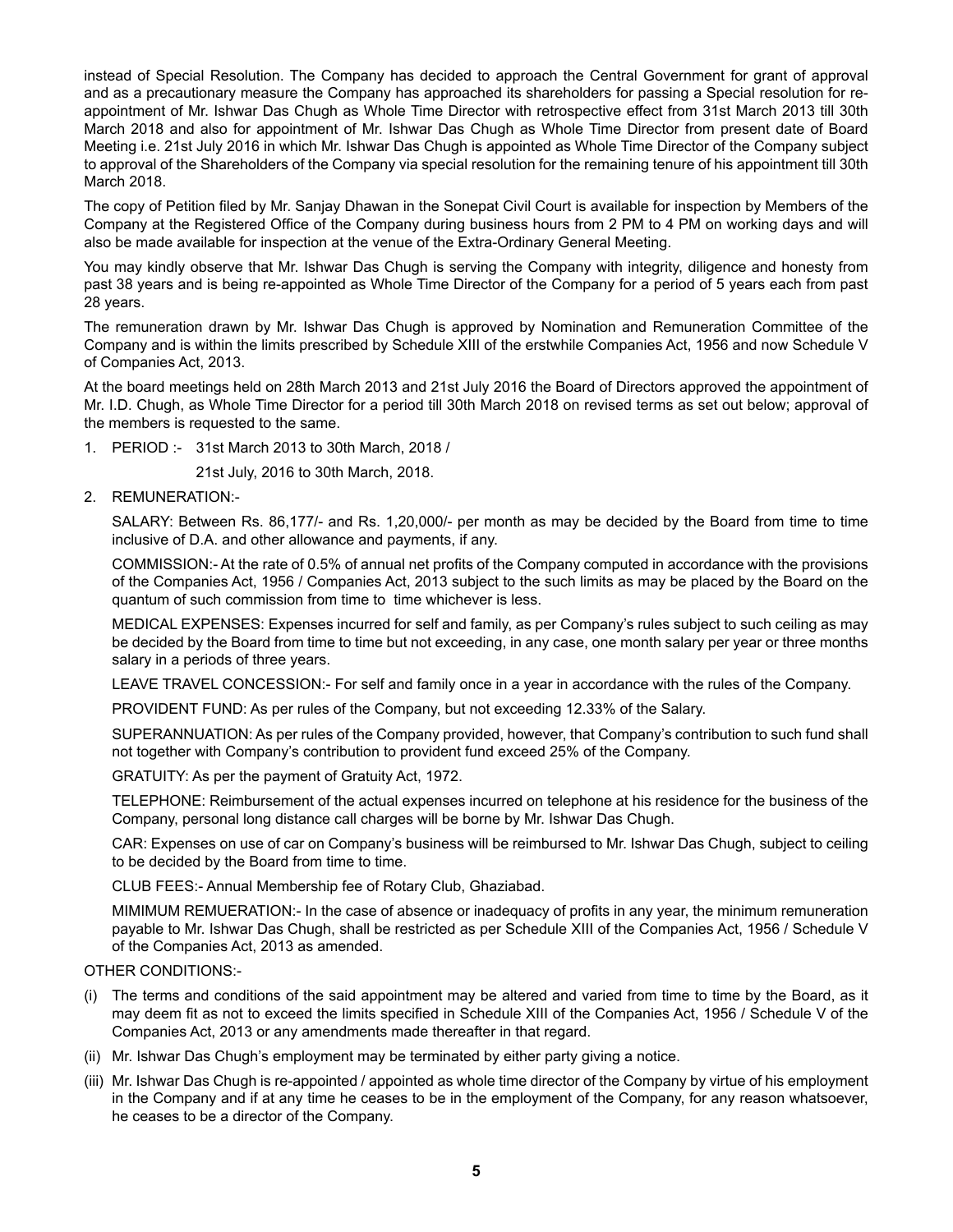(iv) He shall not be entitled to any sitting fee for attending the meeting of the Board of Directors or Committees thereof.

NATURE OF DUTIES / JUSTIFICATION FOR RE-APPOINTMENT / APPOINTMENT :

Mr. Ishwar Das Chugh has served as Factory Manager of the Company's factory at Sahibabad and as "OCCUPIER" under the Factories Act, 1948 of Sahibabad Unit and other Units of the Company in which capacity he has devoted whole time attention to the affairs of the Company. He has also performed such duties as are assigned to him from time to time by the Board of Directors of the Company.

Mr. Ishwar Das Chugh has been associated with the Company for over 38 years in various capacities from time to time. Currently he has served as the Whole Time Director of the Company for over 28 years.

Mr. Ishwar Das Chugh holds a Masters Degree in Business Administration and has over 55 years business and industrial experience in marketing and management fields.

The Board considers that Mr. I.D. Chugh's re-appointment / appointment as Whole Time Director is in the interest of the Company and accordingly recommends his appointment.

Notice has been received from member signifying his intention to propose appointment of Mr. I.D.Chugh as a Whole time director of the company alongwith a deposit of Rs. 1,00,000/-.

Your Directors recommend the resolution for approval. None of the Directors, Key Managerial Personnel and their relatives are interested in the resolution(s) being passed except Mr. Ishwar Das Chugh.

### **Pursuant to Regulation 36(3) of Securities and Exchange Board of India (Listing Obligations and Disclosure Requirements) Regulations, 2015, the information about the Director seeking appointment in the Extra Ordinary General Meeting is as follows:**

| Name of Director                                                                                                                     | Mr. Ishwar Das Chugh (DIN: 00073257)                                                                                                                       |
|--------------------------------------------------------------------------------------------------------------------------------------|------------------------------------------------------------------------------------------------------------------------------------------------------------|
| Date of Birth                                                                                                                        | 10th June, 1939                                                                                                                                            |
| Relationship with other Directors inter-se and KMPs                                                                                  | None                                                                                                                                                       |
| Date of first appointment                                                                                                            | 31 <sup>st</sup> March, 1988                                                                                                                               |
| No. of Board Meetings attended in Financial Year 2016-17<br>till 20 <sup>th</sup> July 2016                                          | 3                                                                                                                                                          |
| Expertise in specific functional area                                                                                                | Expertise in marketing & management and is in Service<br>of Company for over 38 years                                                                      |
| Qualification                                                                                                                        | M.B.A.                                                                                                                                                     |
| No. of equity shares held in the company                                                                                             | 60 Equity Shares                                                                                                                                           |
| List of Public Companies (other than Atlas Cycles (Haryana)<br>Limited) in which directorship held as on 20 <sup>th</sup> July, 2016 | Atlas Cycles Sonepat Limited<br>Atlas Cycles (Sahibabad) Limited<br>Atlas Cycles (Malanpur) Limited<br>Milton Cycles Industries Limited                    |
| Chairman/ Member of the Committees of the Board of Public<br>Companies in which he is a director as on 20 <sup>th</sup> July, 2016   | Atlas Cycles (Haryana) Limited:-<br>Member in following Committees:<br><b>Risk Management Committee</b><br>٠<br><b>Stakeholders Relationship Committee</b> |

### **Information required under Section II, Part II of Schedule V of the Companies Act, 2013:**

| S No. | <b>Particulars</b>                                                                                                                                           | <b>Details</b>                                                                                             |
|-------|--------------------------------------------------------------------------------------------------------------------------------------------------------------|------------------------------------------------------------------------------------------------------------|
|       | General Information                                                                                                                                          |                                                                                                            |
|       | Nature of Industry                                                                                                                                           | Bicycle Industry                                                                                           |
|       | Date or expected date of commencement of<br>commercial production                                                                                            | The Company was incorporated on 31 <sup>st</sup> May 1950 and is<br>into commercial production since then. |
|       | In case of new companies, expected date of<br>commencement of activities as per project<br>approved by financial institutions appearing in the<br>prospectus | Not Applicable                                                                                             |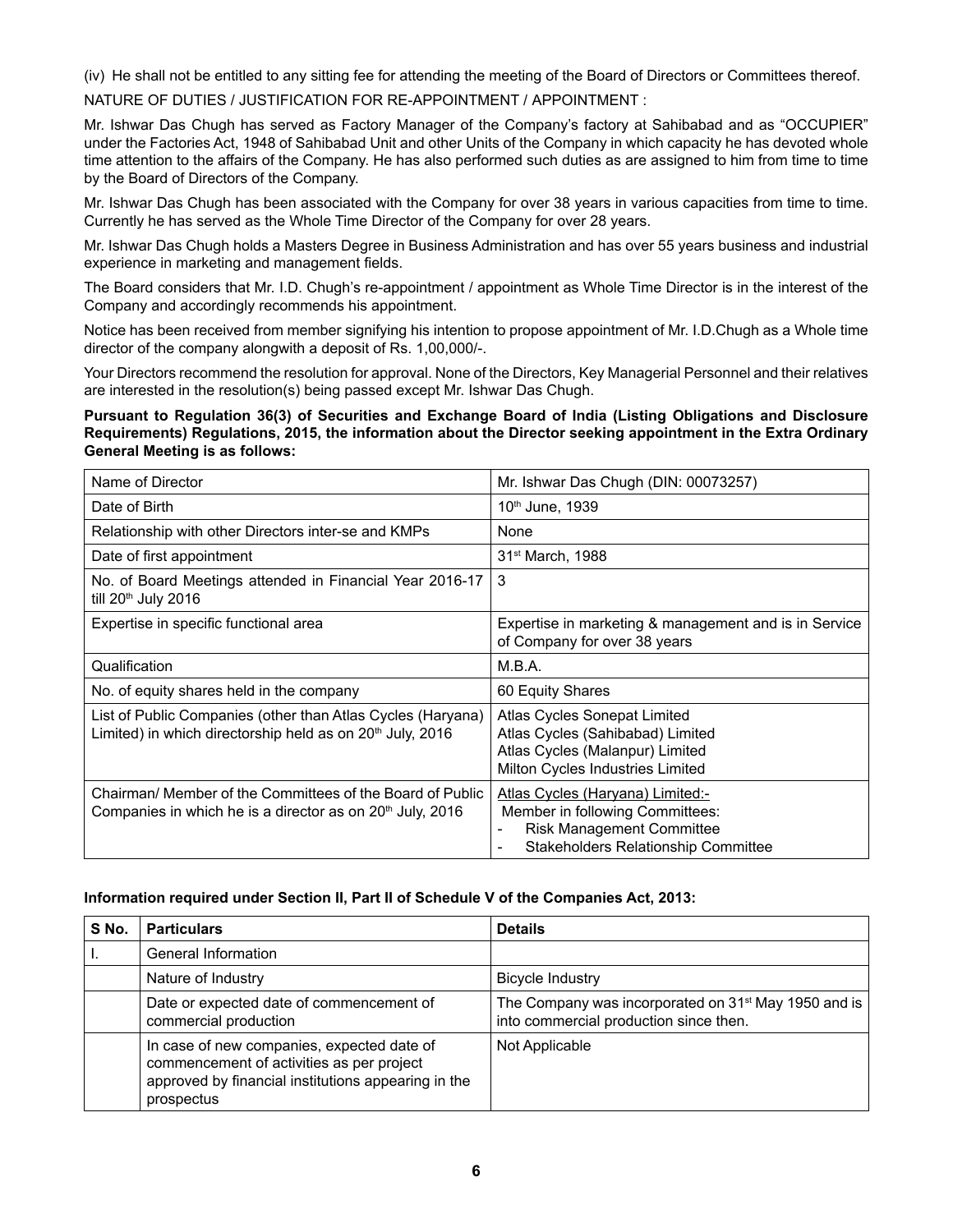|      | Financial performance based on given indicators                                                                                                                                                                                 | The Company is in losses since last 3 years.                                                                                                                                                                                                                                                                                                                                             |  |  |
|------|---------------------------------------------------------------------------------------------------------------------------------------------------------------------------------------------------------------------------------|------------------------------------------------------------------------------------------------------------------------------------------------------------------------------------------------------------------------------------------------------------------------------------------------------------------------------------------------------------------------------------------|--|--|
|      | Foreign investments or collaborations, if any                                                                                                                                                                                   | The Company has not entered into any material<br>foreign collaboration and no direct capital investment<br>has been made in the Company. Foreign investors,<br>mainly comprising NRIs, FIIs and Foreign Nationals are<br>investors in the Company on account of past issuances<br>of securities/ secondary market purchases.                                                             |  |  |
| ΙΙ.  | Information about the appointee                                                                                                                                                                                                 |                                                                                                                                                                                                                                                                                                                                                                                          |  |  |
|      | Background details                                                                                                                                                                                                              | Mr. Ishwar Das Chugh is M.B.A. by qualification and is<br>associated with the Company since 1977. He has total<br>experience of 38 years in serving the Company in the<br>field of Marketing & Management and was serving the<br>Company as Whole Time Director of the Company from<br>past 28 years.                                                                                    |  |  |
|      | Past remuneration                                                                                                                                                                                                               | For period between 31.03.2008 to 30.03.2013,<br>remuneration was between Rs 60,000/- and Rs 80,000<br>per month as was decided by the Board of Directors and<br>other terms and conditions were similar.                                                                                                                                                                                 |  |  |
|      | Recognition or awards                                                                                                                                                                                                           | Nil                                                                                                                                                                                                                                                                                                                                                                                      |  |  |
|      | Job profile and his suitability                                                                                                                                                                                                 | He has worked as Whole Time Director of the Company,<br>as Factory Manager for Sahibabad Unit and as Occupier<br>for over 28 years, in which capacity he was devoting<br>whole time attention to the affairs of the Company and is<br>suitable for this position.                                                                                                                        |  |  |
|      | Remuneration proposed                                                                                                                                                                                                           | Details provided above in explanatory Statement                                                                                                                                                                                                                                                                                                                                          |  |  |
|      | Comparative remuneration profile with respect to<br>industry, size of the Company, profile of the position<br>and person (in case of expatriates the relevant<br>details would be with respect to the country of his<br>origin) | The remuneration is as per Section 197 & 198 of the<br>Companies Act, 2013 read with Schedule V & provisions<br>of erstwhile Companies Act, 1956 and is comparable to<br>the remuneration of Whole Time Director levels of similar<br>sized Bicycle Companies.                                                                                                                           |  |  |
|      | Pecuniary relationship directly or indirectly with<br>the Company, or relationship with the managerial<br>personnel, if any                                                                                                     | Being working as Whole Time Director of the Company,<br>he is drawing salary against his professional services<br>provided to the Company. Apart from that he has no<br>relationship with any other managerial personnel of the<br>Company.                                                                                                                                              |  |  |
| III. | <b>Other information</b>                                                                                                                                                                                                        |                                                                                                                                                                                                                                                                                                                                                                                          |  |  |
|      | Reasons of loss or inadequate profits                                                                                                                                                                                           | Since past few years, Malanpur Manufacturing Unit of<br>the Company was unable to perform well and it has been<br>closed. Accordingly due to heavy losses in Malanpur<br>Unit which has also negatively affected the other Units of<br>the Company, there is a loss or inadequate profits.                                                                                               |  |  |
|      | Steps taken or proposed to be taken for<br>improvement                                                                                                                                                                          | The Company has allocated the territory serviced by the<br>Malanpur Unit to the Sahibabad Unit of the Company<br>and with the sale of assets of the Malanpur Unit, its<br>creditors and other liabilities will be paid off to improve<br>the financial position of the Company. Similarly, Sonepat<br>Unit of the Company is also selling its assets to cover up<br>financial hardships. |  |  |
|      | Expected increase in productivity and profits in<br>measurable terms                                                                                                                                                            | The aforesaid steps taken / to be taken by the Company<br>are expected to improve the Company's performance<br>and profitability in the future. The projections are<br>provided below.                                                                                                                                                                                                   |  |  |
| IV.  | <b>Disclosure</b>                                                                                                                                                                                                               | <b>NA</b>                                                                                                                                                                                                                                                                                                                                                                                |  |  |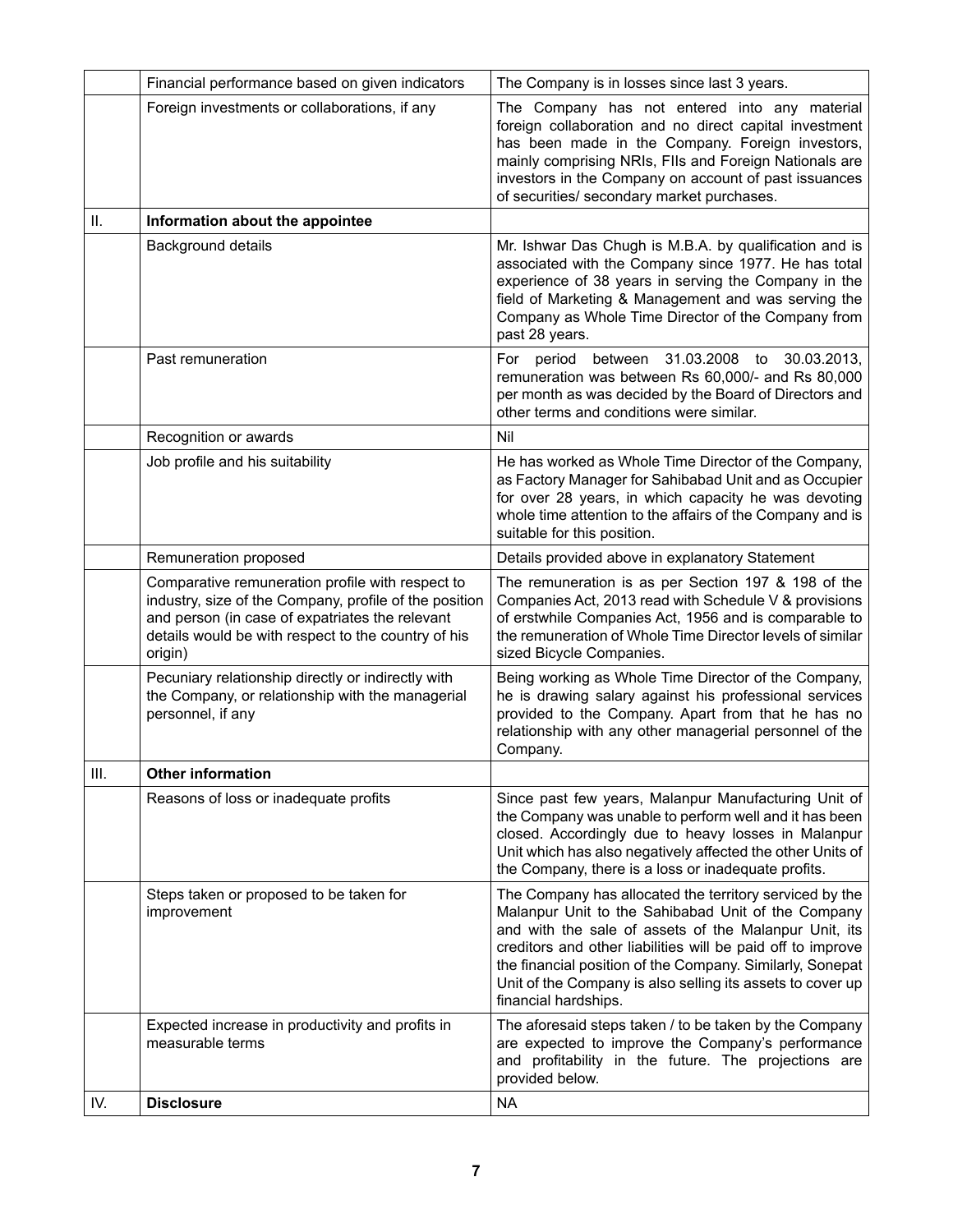### **Expected increase in productivity and profits in measurable terms :**

**Turnover** Rs. in lacs **Research American Controller Controller** Rs. in lacs **Rs. in lacs** 

| Year    | <b>Sahibabad Unit</b> | <b>Sonepat Unit</b> | <b>Malanpur Unit</b> | Total    |
|---------|-----------------------|---------------------|----------------------|----------|
| 2016-17 | 487.00                | 178.50              | 2.01                 | 667.51   |
| 2017-18 | 525.00                | 192.90              | 1.00                 | 718.90   |
| 2018-19 | 560.00                | 209.10              | 0.75                 | 769.85   |
|         | 1,572.00              | 580.50              | 3.76                 | 2,156.26 |

**Profits** Rs. in lacs **RS. in lacs we have a set of the contract of the contract of the contract of the contract of the contract of the contract of the contract of the contract of the contract of the contract of the contra** 

| Year    | <b>Sahibabad Unit</b> | <b>Sonepat Unit</b> | <b>Malanpur Unit</b> | Total |
|---------|-----------------------|---------------------|----------------------|-------|
| 2016-17 | 12.00                 | 6.12                | $-5.00$              | 13.12 |
| 2017-18 | 13.00                 | 6.35                | $-4.00$              | 15.35 |
| 2018-19 | 14.00                 | 1.55                | $-3.00$              | 12.55 |
|         | 39.00                 | 14.02               | $-12.00$             | 41.02 |

### **By order of the Board of Directors For ATLAS CYCLES (HARYANA) LTD.**

**Sd/-**

**JASPREET SINGH** Delhi, 21st July 2016 **COMPANY SECRETARY**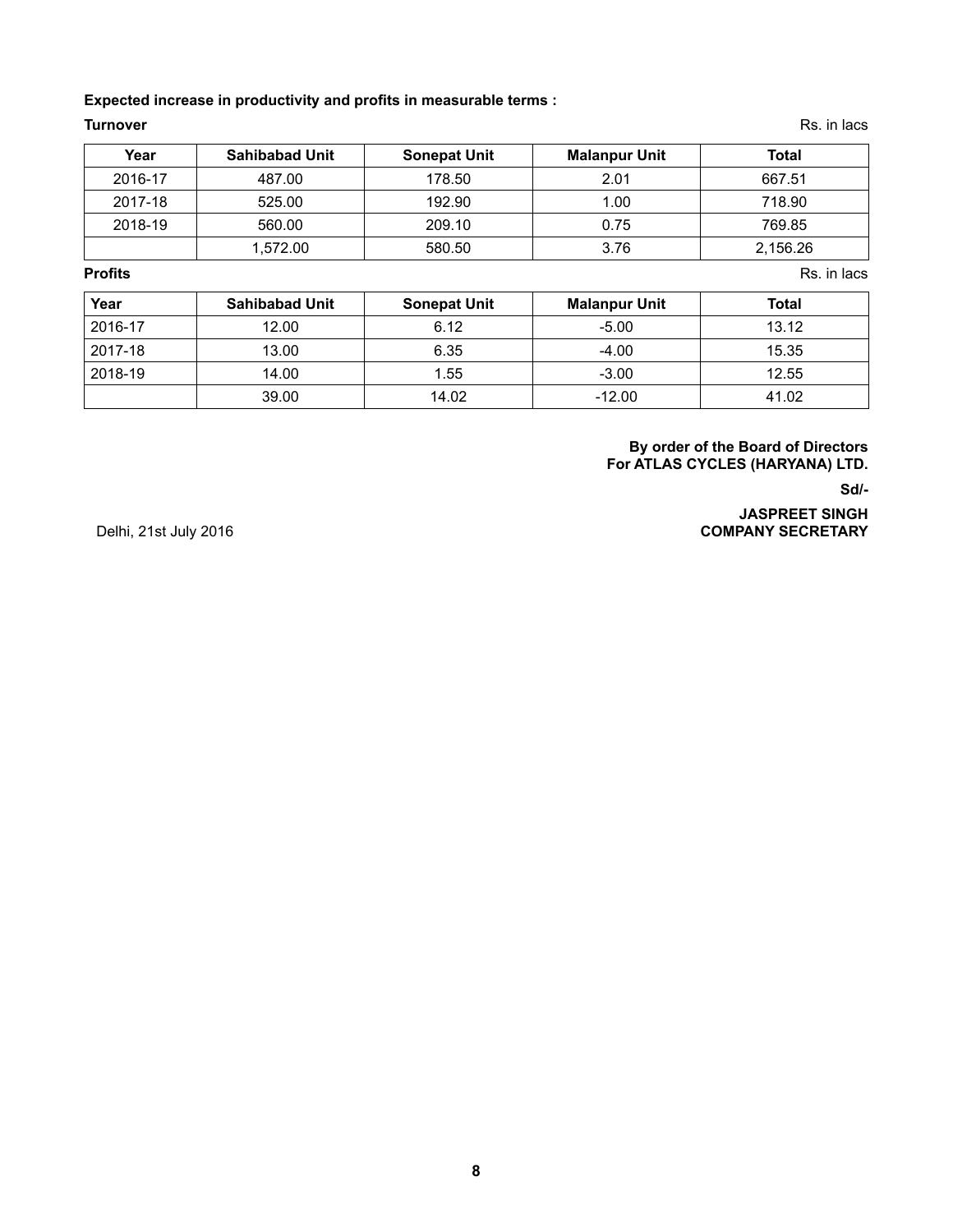**ATLAS CYCLES (HARYANA) LIMITED Regd. Office:** Industrial Area, Atlas Road, Sonepat – 131001, Haryana **CIN No:** L35923HR1950PLC001614 **Tel. :** 0130-2200001 - 06, **Fax :** 0130-2200018 **Email :** companylaw@atlascyclesonepat.com

### **Notice under Section 201**

Pursuant to Section 201 of the Companies Act, 2013 (the Act), notice is hereby given that Atlas Cycles (Haryana) Limited (**"the Company"**) is proposing to make application(s) to the Central Government for condonation of delay u/s 460 & to obtain its approval under Sections 196, 197 and 203 read with Schedule V of the Companies Act, 2013 together with the Companies (Appointment and Remuneration of Managerial Personnel) Rules, 2014 and all other applicable provisions, if any, & under Section 269 read with Schedule XIII and other applicable provisions of the Companies Act, 1956 (including any statutory modification(s) or re-enactment thereof, for the time being in force) for re-appointment of Mr. Ishwar Das Chugh as Whole Time Director of the Company for a period commencing from 31st March, 2013 to 30th March, 2018 as approved by Shareholders of the Company in their Annual General Meeting held on 30.09.2013 as Ordinary Resolution and to approve remuneration being paid to Mr. Ishwar Das Chugh as Whole Time Director of the Company for a period commencing from 31st March, 2013 to 30th March, 2018.

Any member having any objection to the above proposal may, if he/she so desires, communicate his/her objection(s) in writing, duly substantiated, within a period of 30 days from the date of publication of this notice to the Secretary, Ministry of Corporate Affairs, 'A' Wing, Shashtri Bhawan, Dr. Rajendra Prasad Road, New Delhi 110 001 with a copy of the same to the applicant Company at the above mentioned Registered Office or through email at companylaw@atlascyclesonepat. com.

### **For Atlas Cycles (Haryana) Limited**

Sd/- Date: 21.07.2016 **Jaspreet Singh Company Secretary**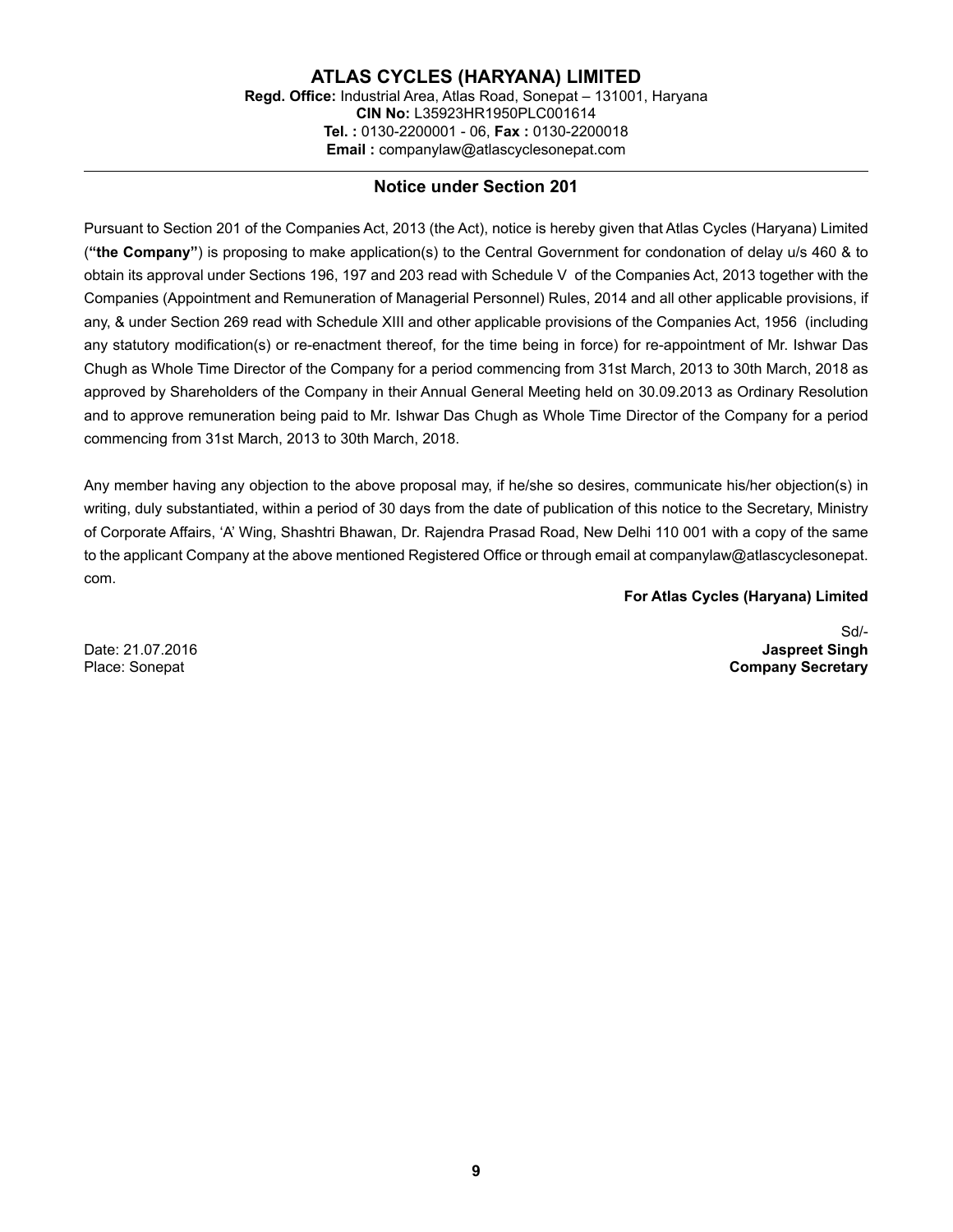THIS PAGE 15 INTERNATIONALLY KEPT BLANK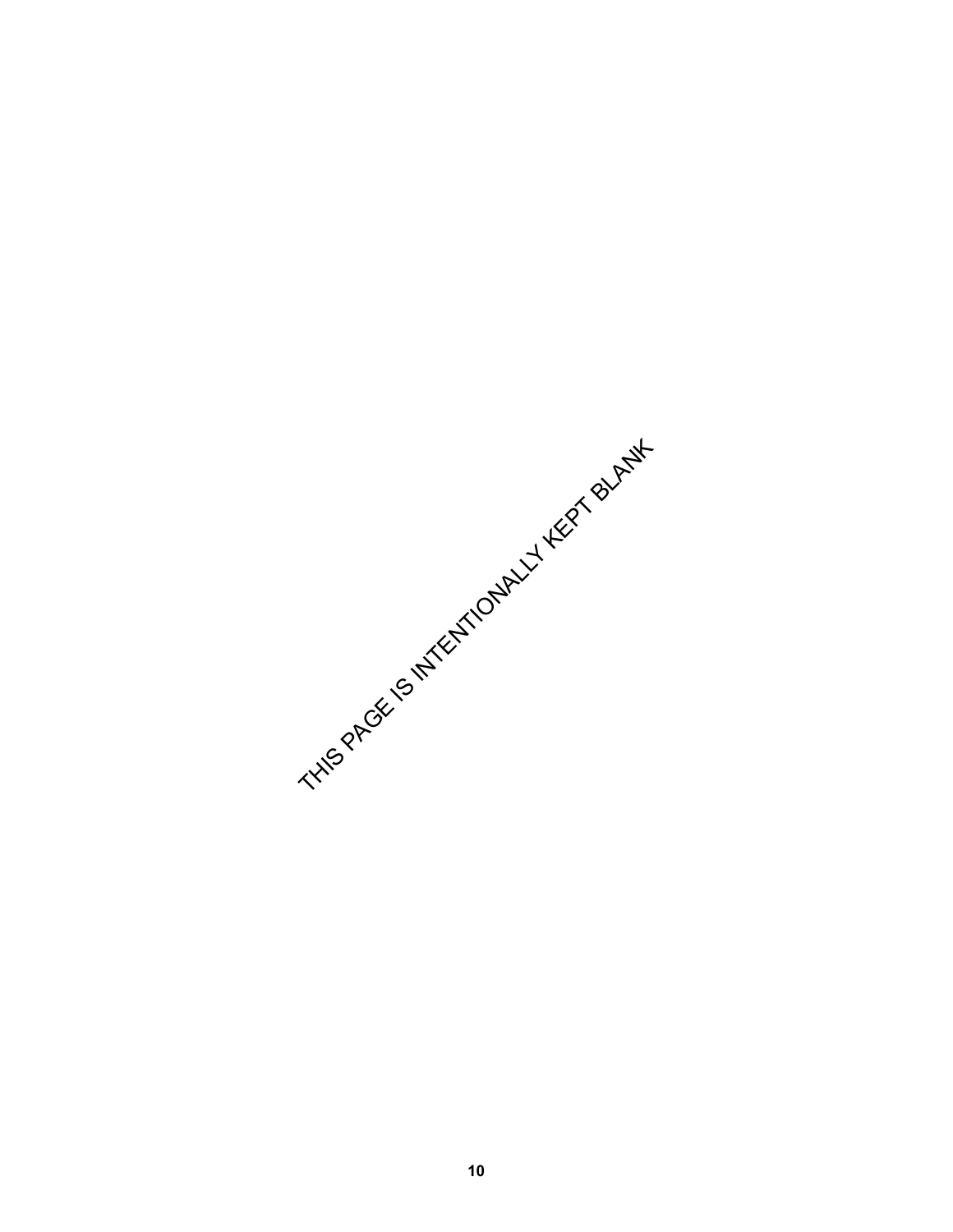# **ATLAS CYCLES (HARYANA) LIMITED**

**CIN: L35923HR1950PLC001614**

**Regd. Office:** Atlas Road, Industrial Area, Sonepat – 131001, (Haryana) **Tel:** 091-130-2200001 to 2200006, **Fax:** 091-130-2200018 Website: www.atlasbicycles.com, E-mail : companylaw@atlascyclesonepat.com

### **Ballot Form**

(In lieu of E-voting) Extra Ordinary General Meeting - Monday, the 29th August, 2016

| 1 | Name of the First Named Shareholder<br>And Registered address |  |
|---|---------------------------------------------------------------|--|
|   |                                                               |  |
|   | 2. Name(s) of the Joint Shareholder(s)                        |  |
|   | 3. Registered Folio/DPID & Client ID No.                      |  |
|   | 4. No. of Shares held                                         |  |

I/we hereby exercise my/our vote in respect of the Resolution(s) to be passed for the business stated in the Notice of Extra Ordinary General Meeting of the Company on **Monday, August 29, 2016 at 4:00 P.M. (I.S.T.)** by conveying my/our assent or dissent to the said Resolution(s) by placing the  $(\sqrt{})$  mark at the appropriate box below.

| Item<br>No. | <b>Description</b>                                                                                                                                                                           | No. of equity<br>shares | I/We assent to the<br>resolution (For) | I/We dissent to the<br>resolution (Against) |
|-------------|----------------------------------------------------------------------------------------------------------------------------------------------------------------------------------------------|-------------------------|----------------------------------------|---------------------------------------------|
| 1.          | Special Resolution to re-appoint Mr. Ishwar<br>Das Chugh (DIN: 00073257) as Whole Time<br>Director of the Company with retrospective<br>effect from 31st March, 2013 to 30th March,<br>2018. |                         |                                        |                                             |
| 2.          | Special Resolution to appoint Mr. Ishwar<br>Das Chugh (DIN: 00073257) as Whole Time<br>Director of the Company from 21st July, 2016<br>to 30th March, 2018.                                  |                         |                                        |                                             |

Place: \_\_\_\_\_\_\_\_\_\_\_\_\_\_

Date: \_\_\_\_\_\_\_\_\_\_\_\_\_\_\_ \_\_\_\_\_\_\_\_\_\_\_\_\_\_\_\_\_\_\_\_\_\_

Signature of Shareholder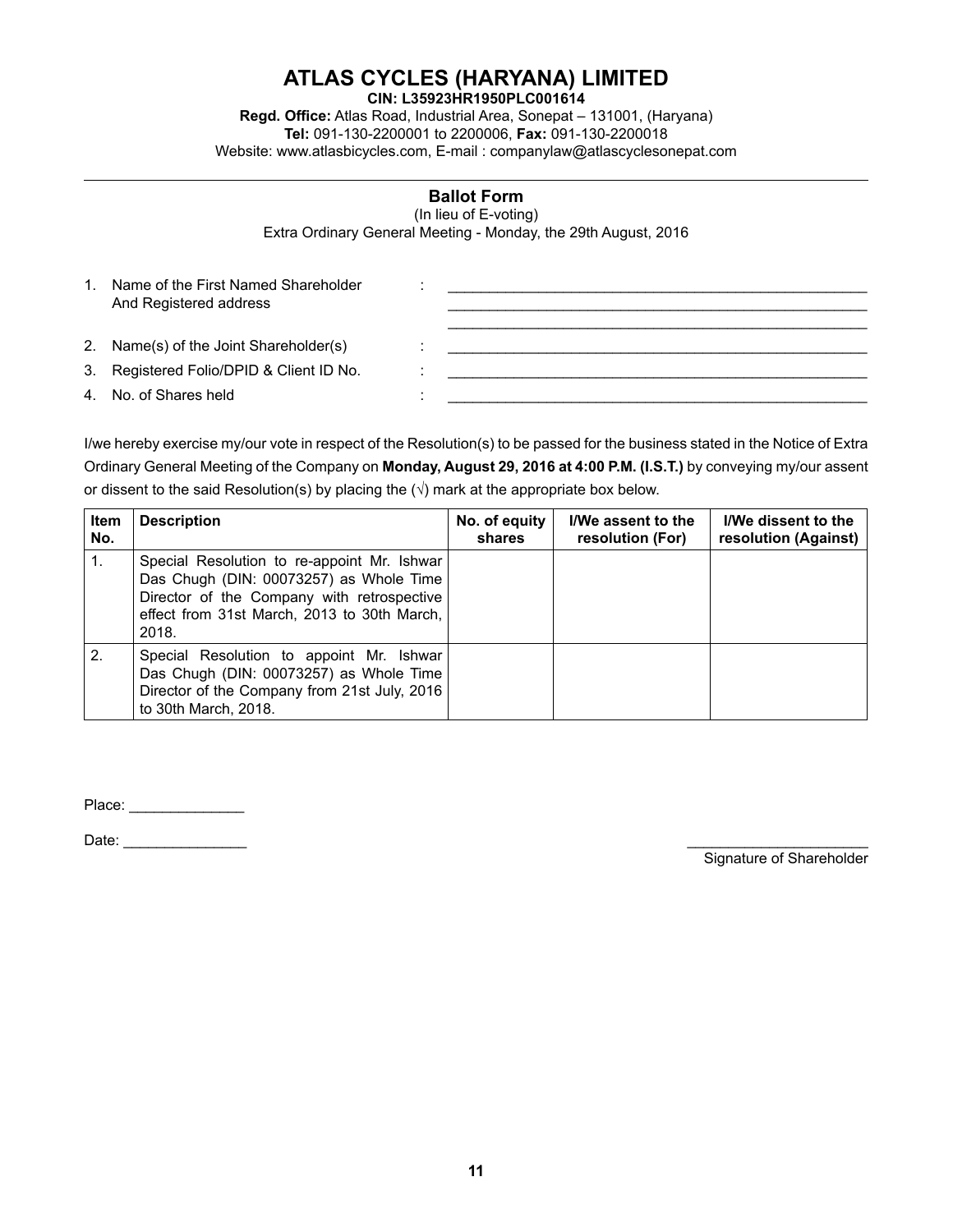### **INSTRUCTIONS**

- 1. Unsigned, incomplete or incorrectly ticked forms are liable to be rejected and the decision of the Scrutinizer on the validity of the forms will be final.
- 2. In the event member casts his votes through both the processes i.e. E-voting and Ballot Form, the votes in the electronic system would be considered and the Ballot Form would be ignored.
- 3. To avoid fraudulent transactions, the identity/signature of the members holding shares in electronic/demat form will be verified with the specimen signatures furnished by NSDL/CDSL and that of members holding shares in physical form will be verified as per the records of the share transfer agent of the Company (i.e. Mas Services Ltd). Members are requested to keep the same updated.
- 4. There will be only one Ballot Form for every DP ID&Client ID/ Folio No. irrespective of the number of joint members.
- 5. In case of joint holders, the Ballot Form should be signed by the first named shareholder and in his/her absence by the next named shareholders. Ballot form signed by a joint holder shall be treated valid if signed as per records available with the Company and the Company shall not entertain any objection on such Ballot Form signed by other joint holders.
- 6. Where the Ballot Form has been signed by an authorized representative of the Body Corporate/Trust/Society, etc. a certified copy of the relevant authorisation/Board resolution to vote should accompany the Ballot Form.
- 7. Duly filled in and signed Ballot Form should be dropped in the Ballot Box provided at the venue of the Extra-Ordinary General Meeting.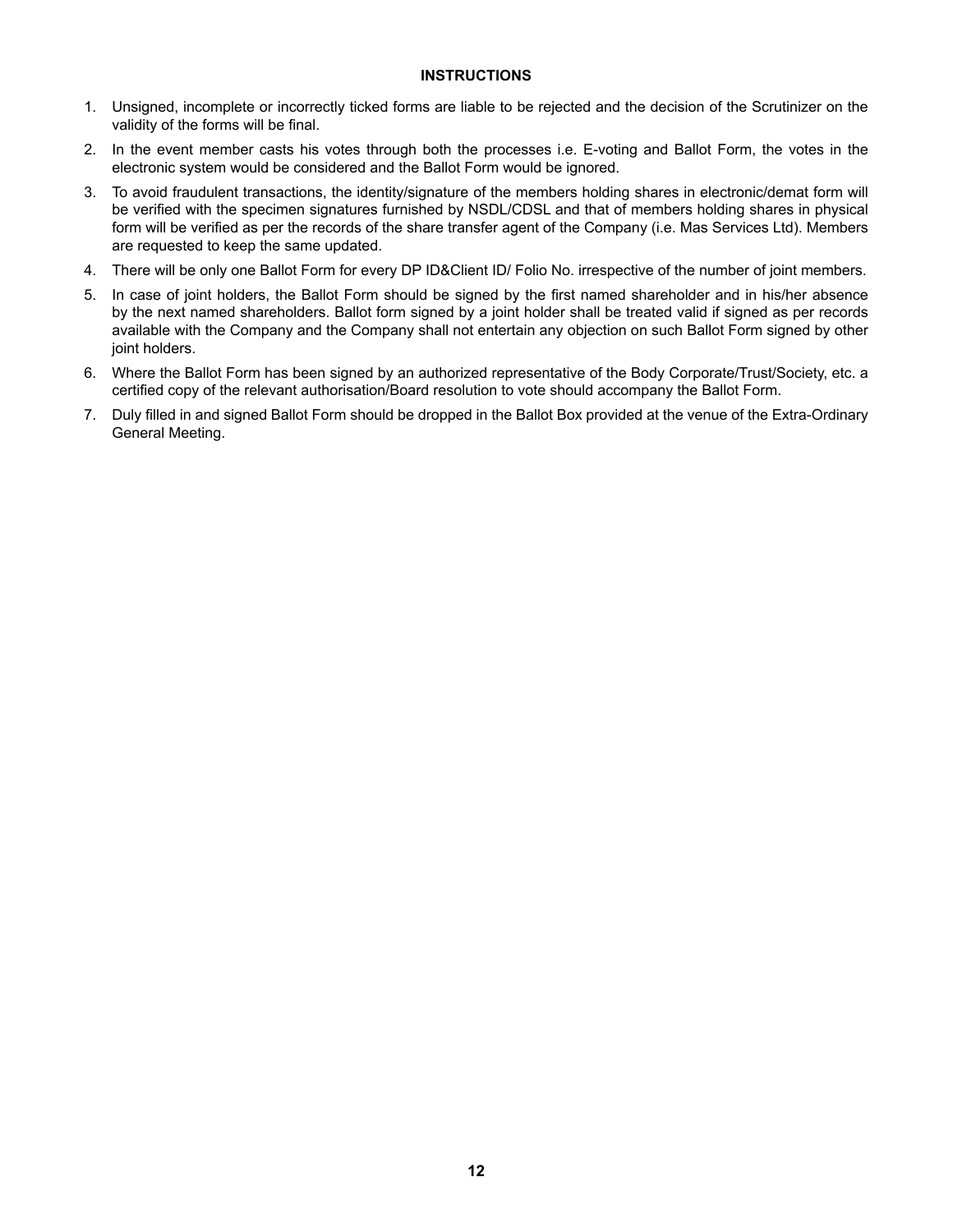|                        | Regd. Office: Atlas Road, Industrial Area, Sonepat - 131001, (Haryana)<br>Tel: 091-130-2200001 to 2200006, Fax: 091-130-2200018<br>Website: www.atlasbicycles.com, E-mail: companylaw@atlascyclesonepat.com |       |
|------------------------|-------------------------------------------------------------------------------------------------------------------------------------------------------------------------------------------------------------|-------|
|                        | Form No. MGT-11                                                                                                                                                                                             |       |
|                        | <b>PROXY FORM</b>                                                                                                                                                                                           |       |
|                        | [Pursuant to section 105(6) of the Companies Act, 2013 and rule 19(3) of the Companies (Management and<br>Administration) Rules, 2014]                                                                      |       |
| Name of the member (s) | <u> 1989 - John Stone, amerikansk politiker (d. 1989)</u>                                                                                                                                                   |       |
| Registered address     | <u> 1989 - Johann Barbara, marka a shekara ta 1989 - Anna a tsarann an tsarann an tsarann an tsarann an tsarann a</u>                                                                                       |       |
| E-mail Id              |                                                                                                                                                                                                             |       |
| Folio No/ Client Id    | <u> La Carlo Carlo Carlo Carlo Carlo Carlo Carlo Carlo Carlo Carlo Carlo Carlo Carlo Carlo Carlo Carlo Carlo Carlo</u>                                                                                      | DP ID |
|                        |                                                                                                                                                                                                             |       |
| 1.                     |                                                                                                                                                                                                             |       |
|                        |                                                                                                                                                                                                             |       |
| 2.                     |                                                                                                                                                                                                             |       |
|                        |                                                                                                                                                                                                             |       |
| 3.                     |                                                                                                                                                                                                             |       |
|                        |                                                                                                                                                                                                             |       |

**ATLAS CYCLES (HARYANA) LIMITED CIN: L35923HR1950PLC001614**

as my/our proxy to attend and vote (on a poll) for me/us and on my/our behalf at the Extra Ordinary General Meeting of the Company to be held at Bulbul Hotel, 208-L, Model Town, Atlas Road, Sonepat-131001 Haryana, on Monday, 29th day of August, 2016 at 04.00 P.M. and at any adjournment thereof in respect of such resolutions as are indicated below:

| Resolution | <b>Description</b>                                                                                                                                                                     | <b>Optional</b> |                |  |
|------------|----------------------------------------------------------------------------------------------------------------------------------------------------------------------------------------|-----------------|----------------|--|
| No.        |                                                                                                                                                                                        | For             | <b>Against</b> |  |
|            | Special Resolution to re-appoint Mr. Ishwar Das Chugh (DIN:<br>00073257) as Whole Time Director of the Company with retrospective<br>effect from 31st March, 2013 to 30th March, 2018. |                 |                |  |
|            | Special Resolution to Appoint Mr. Ishwar Das Chugh (DIN: 00073257)<br>as Whole Time Director of the Company from 21st July, 2016 to 30th<br>March, 2018.                               |                 |                |  |

Signed this.......................day of.....................................................2016

....................................... ...................................................... Signature of shareholder Signature of Shareholder Signature of Proxy holder(s)

Affix Revenue Stamp (Rs 1)

**Note: This form of proxy in order to be effective should be duly completed and deposited at the Registered Office of the Company, not less than 48 hours before the commencement of the Extra Ordinary General Meeting at 04:00 p.m. on 29th August, 2016.**